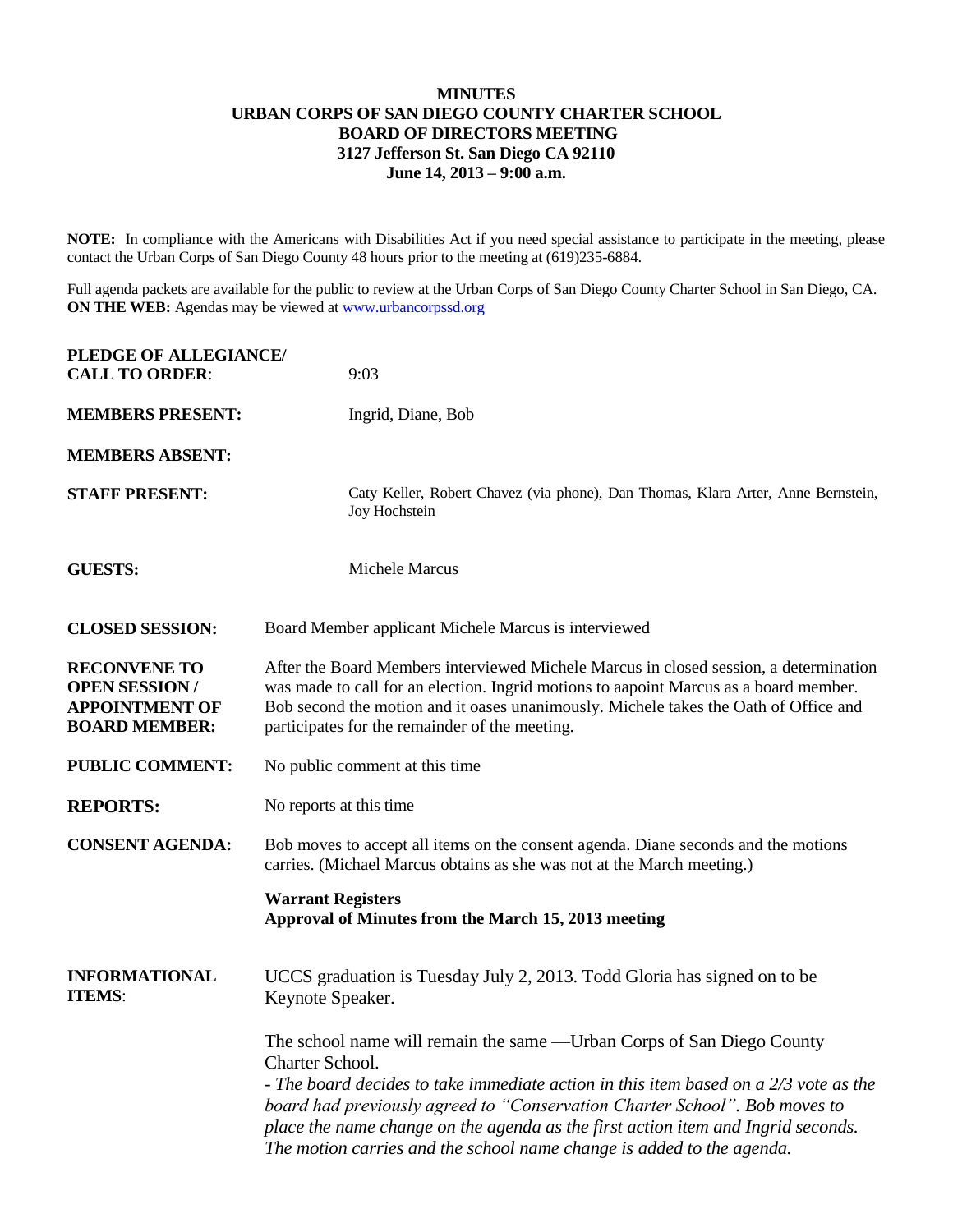| <b>OLD BUSINESS:</b> | none                                                                                                                                                                                                                                                                                                                                                                                                                                                                                                                                                                                                                                      |
|----------------------|-------------------------------------------------------------------------------------------------------------------------------------------------------------------------------------------------------------------------------------------------------------------------------------------------------------------------------------------------------------------------------------------------------------------------------------------------------------------------------------------------------------------------------------------------------------------------------------------------------------------------------------------|
| <b>NEW BUSINESS:</b> | <b>Action Item — School Name</b><br>1.                                                                                                                                                                                                                                                                                                                                                                                                                                                                                                                                                                                                    |
|                      | Rich explains why the name must remain the same Urban Corps of San Diego County<br>Charter School. Bob moves to keep the school name as is. Ingrid seconds. The motion                                                                                                                                                                                                                                                                                                                                                                                                                                                                    |
|                      | carries and the school name remains Urban Corps of San Diego County Charter<br>School.                                                                                                                                                                                                                                                                                                                                                                                                                                                                                                                                                    |
|                      | 2. Action Item — Approval of Budget for School Year 2013-14                                                                                                                                                                                                                                                                                                                                                                                                                                                                                                                                                                               |
|                      | Caty reviews and explans the budget of \$1.1 mil, which is based on ADA of 160<br>CMs. She explains how lottery funds are distributed to schools and \$30K EPA<br>funding. Conversation of governor mandate of school funding equality. Changes<br>regular districts to be more like a charter so UCCS will no be affected since we are<br>already a charter. Budget is conservative based on low ADA. Caty will bump us up if<br>new budget for schools passes. All salaries remain the same. Laura Flores moves to<br>FT registrar. There is a small reserve. Ingrid moves to accept the budget, Bob<br>seconds and the motion carries. |
|                      | 3. Action Item — Approval of EPA funds                                                                                                                                                                                                                                                                                                                                                                                                                                                                                                                                                                                                    |
|                      | Discussion of these Prop 30 funds. Bob moves to accept the resolution; Ingrid<br>seconds and the motions carries unanimously.                                                                                                                                                                                                                                                                                                                                                                                                                                                                                                             |
|                      | 4. Action Item — Approval of Bylaws                                                                                                                                                                                                                                                                                                                                                                                                                                                                                                                                                                                                       |
|                      | Ingrid questions term numbers of board. Discussion of scheduling the annual<br>meeting and clarification of officers. Bob moves to accept the Bylaws with three<br>changes. Ingrid seconds and it passes unanimously.                                                                                                                                                                                                                                                                                                                                                                                                                     |
|                      | 5. Action Item - Approval of MOU regarding UCO & UCCS Management Structure                                                                                                                                                                                                                                                                                                                                                                                                                                                                                                                                                                |
|                      | Shelly moves to accept with changes; Ingrid seconds the motion and it carries<br>unanimously.                                                                                                                                                                                                                                                                                                                                                                                                                                                                                                                                             |
|                      | 6. Action Item — Approval of MOU's for lease agreements with Urban Corps (two<br>agreements one for 2013 and one for 2014) One has been rewritten retroactively.<br>This must be re-done each year with a provision for renewal. Bob moves to accept<br>the 2013 agreement with the addition of adding a part about provisional extension of<br>the term, Ingrid seconds the motions carries. Ingrid moves to accept the 2014<br>agreement with the same edit. Shelly seconds and the motion carries.                                                                                                                                     |
|                      | Action Item — Acceptance of Bob Benson Resignation from the Board<br>7.<br>Bob resigns from the board with a note that it has been a pleasure to see the<br>evolution of UCCS. Shelly moves to accept his resignation. Ingrid seconds and it<br>passes unanimously.                                                                                                                                                                                                                                                                                                                                                                       |
|                      | 8. Action Item — Case Manager and Meals Manager positions.                                                                                                                                                                                                                                                                                                                                                                                                                                                                                                                                                                                |
|                      | Ingrid moves to accept the new positions; Shelly second and it passes unanimously.<br><b>9.</b> Action Item — Approval of Board meeting dates — Dates of Friday, Sept. 20, 2013;<br>Friday, Dec. 12, 2013; Friday, March 14, 2014; Friday June 13, 2014 (Board<br>meeting date in December is changed from the $13th$ to the $12th$ . Timing is changed<br>from 11:00 to 9:00 a.m. Shelly moves to accept with changes; Ingrid seconds and the<br>motion carries.                                                                                                                                                                         |
|                      | 10. Action Item - Approval of School Calendar                                                                                                                                                                                                                                                                                                                                                                                                                                                                                                                                                                                             |
|                      | Dan discusses the school schedule and how ed. must coordinate with ops. Funding<br>will be in arrears for ADA. Shelly moves to accept the calendar. Ingrid seconds and<br>the motion passes unanimously.                                                                                                                                                                                                                                                                                                                                                                                                                                  |
|                      | 11. Action Item — Scheduling of Special Board Meeting for nomination of additional<br>new board members. Discussion tabled pending availability of possible new member<br>Karen. In the meantime Diane asks board members to consider their<br>nominations/recommendations and send info to staff.                                                                                                                                                                                                                                                                                                                                        |
|                      | 12. Action Item — Nominations for Officer Positions - Tabled                                                                                                                                                                                                                                                                                                                                                                                                                                                                                                                                                                              |
| <b>PRINCIPAL'S</b>   | The Dean of Education, Dan Thomas reports on the recent WASC accreditation stating                                                                                                                                                                                                                                                                                                                                                                                                                                                                                                                                                        |
| <b>DEDADT</b>        | "they layed use?" HCCC is sympated to measure full again ditation. Comes no oiting                                                                                                                                                                                                                                                                                                                                                                                                                                                                                                                                                        |

**PRI REPORT:**

'they loved us." UCCS is expected to receive full accreditation. Some positive recommendations were made by the reviewers. Students participated in a video contest